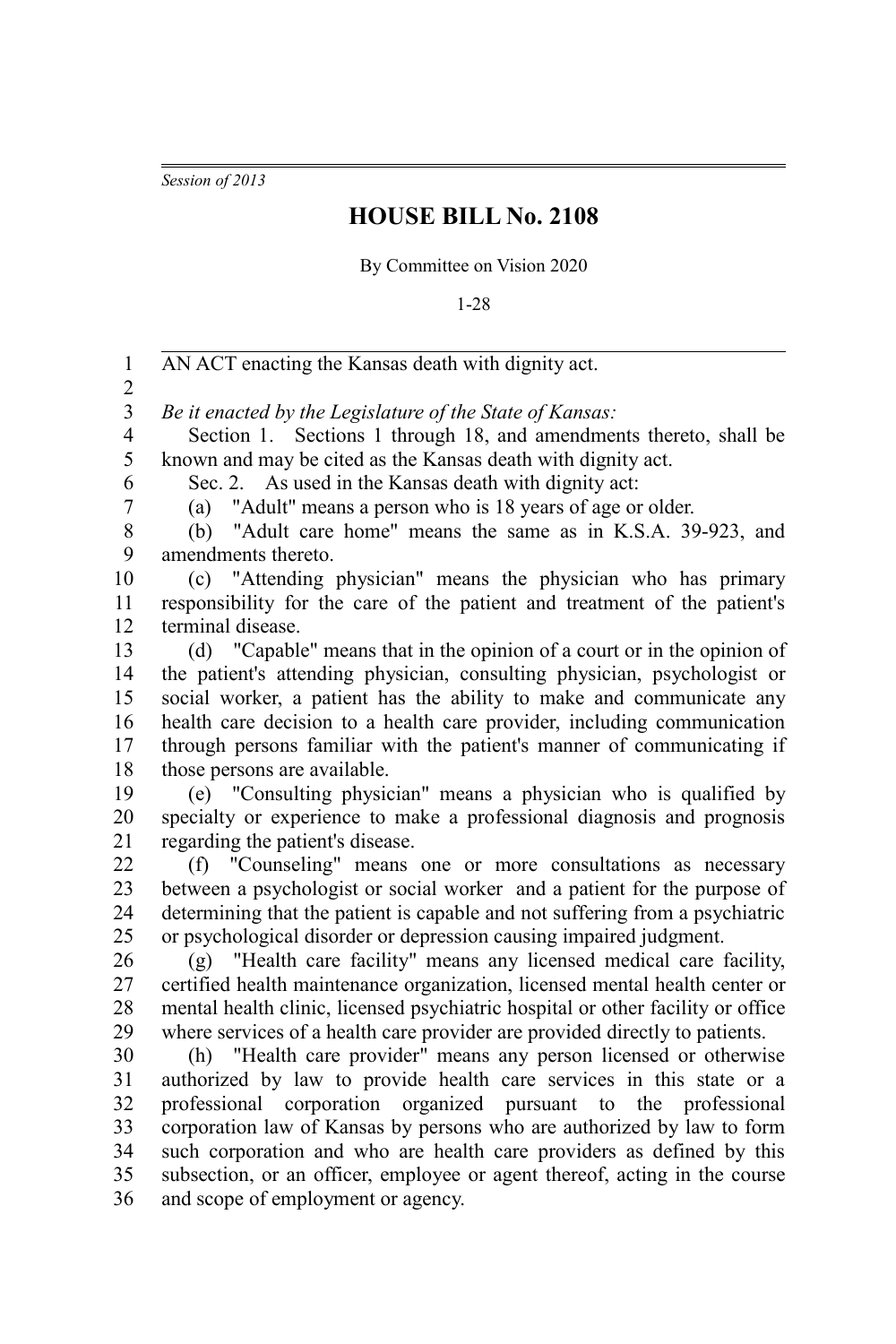(i) "Informed decision" means a decision by a qualified patient, to request and obtain a prescription to end such qualified patient's life in a humane and dignified manner, that is based on an appreciation of the relevant facts and after being fully informed by the attending physician of the: 1 2 3 4 5

6 7

17

(1) Patient's medical diagnosis;

(2) patient's prognosis;

(3) potential risks associated with taking the medication to be prescribed; 8 9

(4) probable result of taking the medication to be prescribed; and 10 11

(5) any feasible alternative, including, but not limited to, hospice care and pain control. 12 13

(j) "Medically confirmed" means the medical opinion of the attending physician has been confirmed by a consulting physician who has examined the patient and the patient's relevant medical records. 14 15 16

(k) "Patient" means a person who is under the care of a physician.

(l) "Physician" means a person licensed to practice medicine and surgery in the state. 18 19

(m) "Psychologist" means a masters level psychologist, clinical psychotherapist or psychologist licensed by the behavioral sciences regulatory board. 20 21 22

(n) "Qualified patient" means a capable adult who is a resident of Kansas and has satisfied the requirements of the Kansas death with dignity act in order to obtain a prescription for medication to end such patient's life in a humane and dignified manner. 23 24 25 26

(o) "Social worker" means a master social worker or specialist clinical social worker licensed by the behavioral sciences regulatory board. 27 28

(p) "Terminal disease" means an incurable and irreversible disease that has been medically confirmed. 29 30

Sec. 3. (a) An adult who is capable, is a resident of Kansas and has been determined by such adult's attending physician and consulting physician to be suffering from a terminal disease, and who has voluntarily expressed such adult's wish to die, may make a written request for medication for the purpose of ending such adult's life in a humane and dignified manner in accordance with the provisions of the Kansas death with dignity act. 31 32 33 34 35 36 37

(b) No person shall qualify under the provisions of the Kansas death with dignity act solely because of age or disability. 38 39

Sec. 4. (a) A valid request for medication under the Kansas death with dignity act shall be in substantially the form described in section 18, and amendments thereto, signed and dated by the patient and witnessed by at least two persons who, in the presence of the patient, attest that to the best 40 41 42 43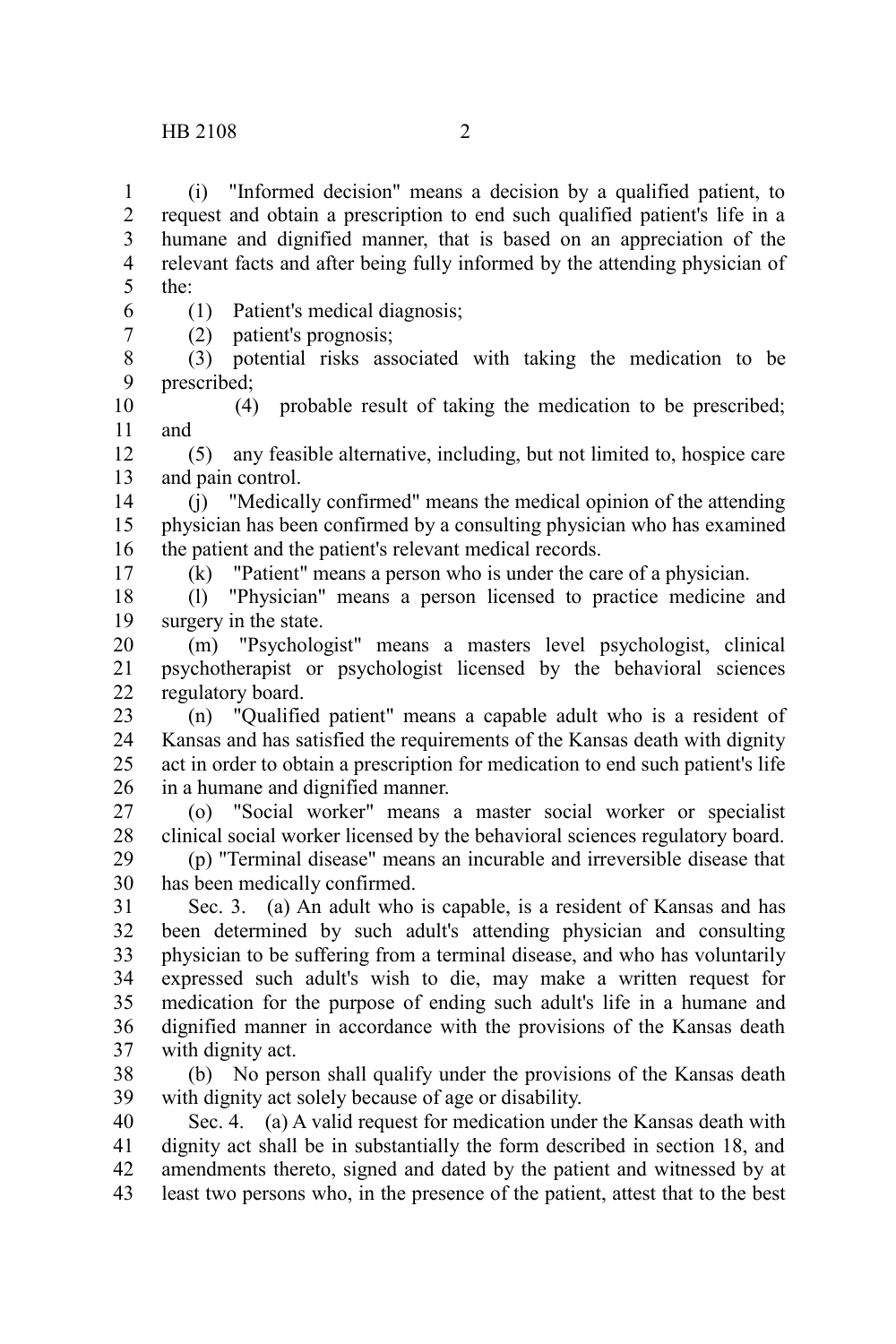of their knowledge and belief such patient is capable, acting voluntarily and is not being coerced to sign the request. 1 2

3

(b) One of the witnesses shall be a person who is not:

4

17

24 25

(1) A relative of the patient by blood, marriage or adoption;

(2) a person who, at the time the request is signed, would be entitled to any portion of the estate of the qualified patient upon death under any will or by operation of law; or 5 6 7

(3) an owner, operator or employee of any health care facility where the qualified patient is receiving medical treatment or is a resident. 8 9

(c) The patient's attending physician at the time the request is signed shall not be a witness. 10 11

(d) If the patient is a patient in an adult care home at the time the written request is made, one of the witnesses shall be an individual designated by such adult care home and having the qualifications established by the Kansas department for aging and disability services through rules and regulations. 12 13 14 15 16

Sec. 5. (a) The attending physician shall:

(1) Make the initial determination of whether a patient has a terminal disease, is capable and has made the request voluntarily; 18 19

(2) request that the patient demonstrate Kansas residency pursuant to section 9, and amendments thereto; 20 21

(3) inform the patient of the following information, to ensure that the patient is making an informed decision: 22 23

(A) The patient's medical diagnosis;

(B) the patient's prognosis;

(C) any potential risks associated with taking the medication to be prescribed; 26 27

(D) the probable result of taking the medication to be prescribed; and 28

(E) any feasible alternative, including, but not limited to, hospice care and pain control; 29 30

(4) Refer the patient to a consulting physician for medical confirmation of the diagnosis and for a determination that the patient is capable and acting voluntarily; 31 32 33

(5) refer the patient for counseling, if appropriate, pursuant to section 6, and amendments thereto; 34 35 36

(6) recommend that the patient notify next of kin;

(7) counsel the patient about the importance of having another person present when the patient takes the medication prescribed pursuant to the Kansas death with dignity act and of not taking the medication in a public place; 37 38 39 40

(8) inform the patient that such patient has an opportunity to rescind the request at any time and in any manner, and offer the patient an opportunity to rescind at the end of the 15-day waiting period pursuant to 41 42 43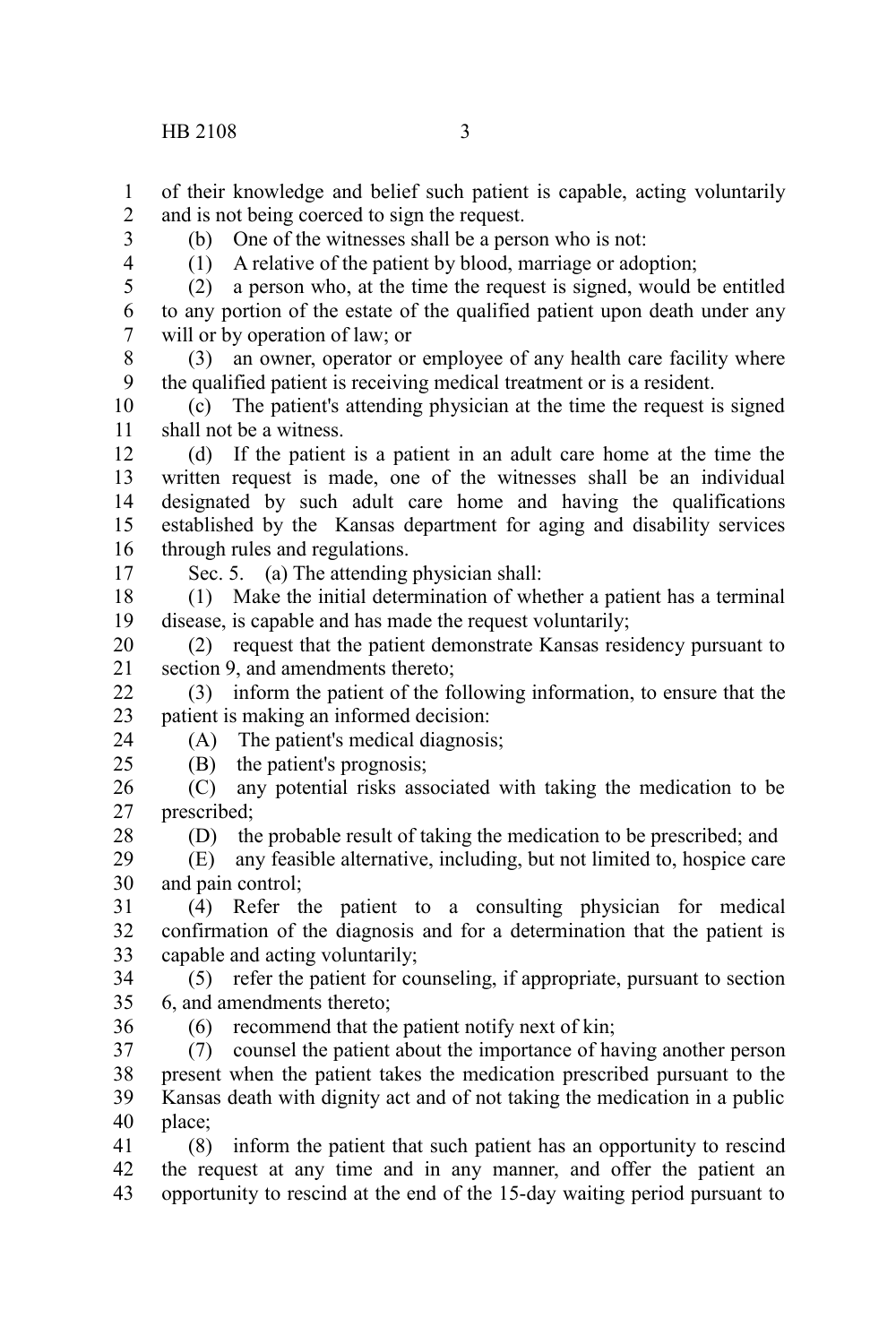section 7, and amendments thereto; 1

(9) verify, immediately prior to writing the prescription for medication under the Kansas death with dignity act that the patient is making an informed decision; 2 3 4

(10) fulfill the medical record documentation requirements of section 8, and amendments thereto; 5 6

(11) ensure that all appropriate steps are carried out in accordance with the Kansas death with dignity act prior to writing a prescription for medication to enable a qualified patient to end such qualified patient's life in a humane and dignified manner; and 7 8 9 10

11

(12) with the patient's written consent:

(A) Contact a licensed pharmacist and inform such licensed pharmacist of the prescription; and 12 13

(B) deliver the written prescription personally or by mail to the licensed pharmacist, who will dispense the medications to either the patient or an expressly identified agent of the patient. 14 15 16

(b) Notwithstanding any other provision of law, the attending physician may sign the patient's death certificate. 17 18

Sec. 6. (a) Before a patient is qualified under the Kansas death with dignity act a consulting physician shall examine the patient and such patient's relevant medical records and confirm, in writing, the attending physician's diagnosis that the patient is suffering from a terminal disease, and verify that the patient is capable, is acting voluntarily and has made an informed decision. 19 20 21 22 23 24

(b) If in the opinion of the attending physician or the consulting physician a patient may be suffering from a psychiatric or psychological disorder or depression causing impaired judgment, either physician shall refer the patient for counseling. No medication to end a patient's life in a humane and dignified manner shall be prescribed until the person performing the counseling determines that the patient is not suffering from a psychiatric or psychological disorder or depression causing impaired judgment. 25 26 27 28 29 30 31 32

(c) No patient shall receive a prescription for medication to end such patient's life in a humane and dignified manner unless such patient has made an informed decision as defined in section 2, and amendments thereto. Immediately prior to writing a prescription for medication under the Kansas death with dignity act the attending physician shall verify that the patient is making an informed decision. 33 34 35 36 37 38

(d) The attending physician shall recommend that the patient notify the next of kin of such patient's request for medication pursuant to the Kansas death with dignity act. A patient who declines or is unable to notify next of kin shall not have such patient's request denied for that reason. 39 40 41 42

Sec. 7. (a) In order for a qualified patient to receive a prescription for 43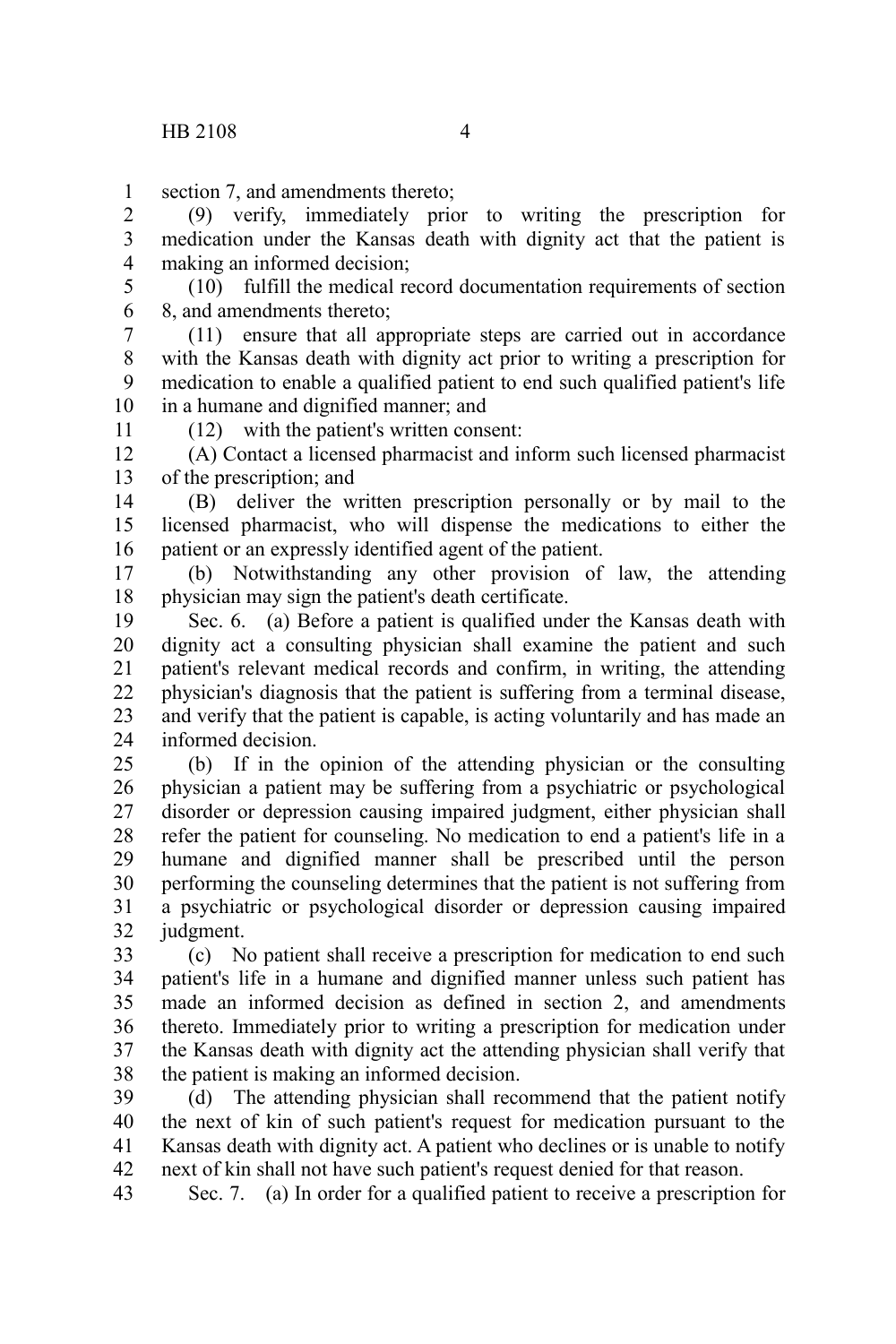medication to end such qualified patient's life in a humane and dignified manner, the qualified patient shall have made both an oral and written request, and reiterate the oral request to such qualified patient's attending physician no less than 15 days after making the initial oral request. At the time the qualified patient makes such qualified patient's second oral request, the attending physician shall offer the qualified patient an opportunity to rescind the request. 1 2 3 4 5 6 7

(b) A qualified patient may rescind such qualified patient's request at any time and in any manner without regard to such qualified patient's mental state. No prescription for medication under the Kansas death with dignity act may be written without the attending physician offering the qualified patient an opportunity to rescind the request. 8 9 10 11 12

(c) No less than 15 days shall elapse between the qualified patient's initial oral request and the writing of a prescription under the Kansas death with dignity act. No less than 48 hours shall elapse between the qualified patient's written request and the writing of a prescription under the Kansas death with dignity act. 13 14 15 16 17

Sec. 8. The following shall be documented or filed in the patient's medical record: 18 19

(a) All oral requests by a patient for medication to end such patient's life in a humane and dignified manner; 20 21

(b) all written requests by a patient for medication to end such patient's life in a humane and dignified manner; 22 23

(c) the attending physician's diagnosis and prognosis, determination that the patient is capable, acting voluntarily and has made an informed decision; 24 25 26

(d) the consulting physician's diagnosis and prognosis, and verification that the patient is capable, acting voluntarily and has made an informed decision; 27 28 29

(e) a report of the outcome and determinations made during counseling, if performed; 30 31

(f) the attending physician's offer to the patient to rescind such patient's request at the time of the patient's second oral request pursuant to section 7, and amendments thereto; and 32 33 34

(g) a note by the attending physician indicating that all requirements under the Kansas death with dignity act have been met and indicating the steps taken to carry out the request, including a notation of the medication prescribed. 35 36 37 38

Sec. 9. Only requests made by Kansas residents under the Kansas death with dignity act shall be granted. Factors demonstrating Kansas residency include, but are not limited to: 39 40 41

(a) Possession of a current Kansas driver's license or identification card; 42 43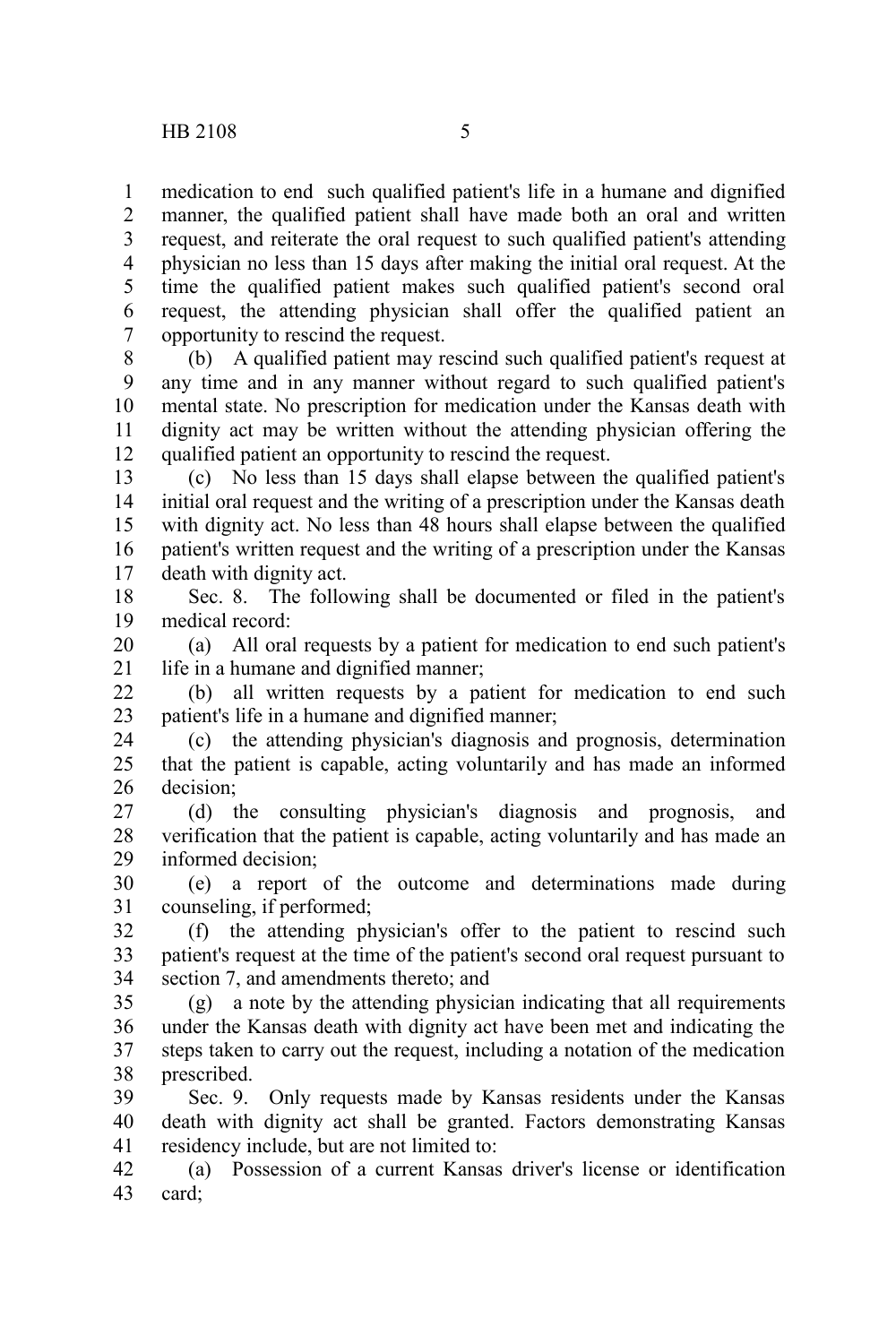1 2 3

(c) evidence that the person owns or leases property in Kansas; or

(d) filing of a Kansas tax return for the most recent tax year.

Sec. 10. (a)(1) The Kansas department for health and environment shall annually review a sample of records maintained pursuant to the Kansas death with dignity act. 4 5 6

(2) The department shall require any health care provider upon dispensing medication pursuant to the Kansas death with dignity act to file a copy of the dispensing record with the department. 7 8 9

(b) The department shall adopt rules and regulations to facilitate the collection of information regarding compliance with the Kansas death with dignity act. Except as otherwise required by law, the information collected shall not be a public record and may not be made available for inspection by the public. 10 11 12 13 14

(c) The department shall generate and make available to the public an annual statistical report of information collected under subsection (b). 15 16

Sec. 11. (a) No provision in a contract, will or other agreement, whether written or oral, to the extent the provision would affect whether a person may make or rescind a request for medication to end such person's life in a humane and dignified manner, shall be valid. 17 18 19 20

(b) No obligation owing under any currently existing contract shall be conditioned or affected by the making or rescinding of a request, by a person, for medication to end such person's life in a humane and dignified manner. 21 22 23 24

Sec. 12. The sale, procurement, or issuance of any life, health, or accident insurance or annuity policy or the rate charged for any policy shall not be conditioned upon or affected by the making or rescinding of a request, by a person, for medication to end such person's life in a humane and dignified manner. 25 26 27 28 29

Sec. 13. Nothing in the Kansas death with dignity act shall be construed to authorize a physician or any other person to end a patient's life by lethal injection, mercy killing or active euthanasia. Actions taken in accordance with the Kansas death with dignity act shall not constitute the commission of a crime under the Kansas criminal code, K.S.A. 2012 Supp. 21-5101 et seq., and amendments thereto. 30 31 32 33 34 35

Sec. 14. Except as provided in section 15, and amendments thereto: (a) (1) No person shall be subject to civil or criminal liability or professional disciplinary action for participating in good faith compliance with the provisions of the Kansas death with dignity act, which includes being present when a qualified patient takes the prescribed medication to end such patient's life in a humane and dignified manner. 36 37 38 39 40 41

(2) No professional organization or association, or health care provider may subject a person to censure, discipline, suspension, loss of 42 43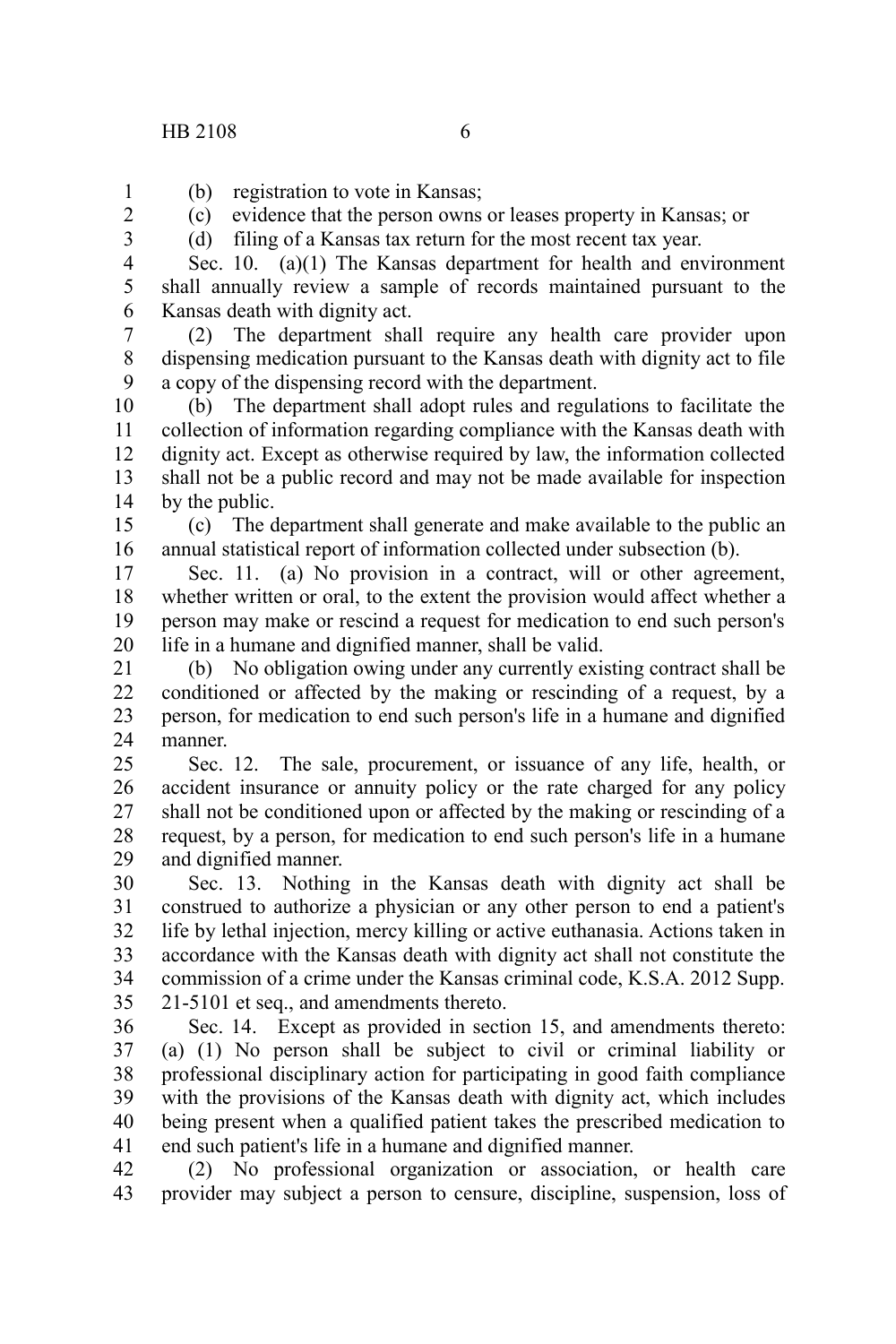license, loss of privileges, loss of membership or other penalty for participating or refusing to participate in good faith compliance with the provisions of the Kansas death with dignity act. 1 2 3

(3) No request by a patient for medication from an attending physician in good faith compliance with the provisions of the Kansas death with dignity act shall constitute neglect for any purpose of law or provide the sole basis for the appointment of a guardian or conservator. 4 5 6 7

(4) No health care provider shall be under any duty, whether by contract, by statute or by any other legal requirement to participate in the provision to a qualified patient of medication to end such qualified patient's life in a humane and dignified manner. If a health care provider is unable or unwilling to carry out a patient's request under the Kansas death with dignity act and the patient transfers such patient's care to a new health care provider, the prior health care provider shall transfer, upon request, a copy of the patient's relevant medical records to the new health care provider. 8 9 10 11 12 13 14 15 16

(b) Notwithstanding any other provision of law, a health care provider may prohibit another health care provider from participating under the provisions of the Kansas death with dignity act on the premises of the prohibiting provider if the prohibiting provider has notified the health care provider of the prohibiting provider's policy regarding participating under the Kansas death with dignity act. Nothing in this section prevents a health care provider from providing health care services to a patient that does not constitute participation under the provisions of the Kansas death with dignity act. 17 18 19 20 21 22 23 24 25

(c) Notwithstanding the provisions of subsection (a), a health care provider may subject another health care provider to the sanctions stated in this section if the sanctioning health care provider has notified the sanctioned provider prior to participation under the Kansas death with dignity act that it prohibits participation under the Kansas death with dignity act: 26 27 28 29 30 31

(1) Loss of privileges, loss of membership or other sanction provided pursuant to the medical staff bylaws, policies and procedures of the sanctioning health care provider if the sanctioned provider is a member of the sanctioning provider's medical staff and participates under the provisions of the Kansas death with dignity act while on the premises of the sanctioning health care provider, but not including the private medical office of a physician or other health care provider; 32 33 34 35 36 37 38

(2) termination of lease or other property contract or other nonmonetary remedies provided by lease contract, not including loss or restriction of medical staff privileges or exclusion from a provider panel, if the sanctioned provider participates under the provisions of the Kansas death with dignity act while on the premises of the sanctioning health care 39 40 41 42 43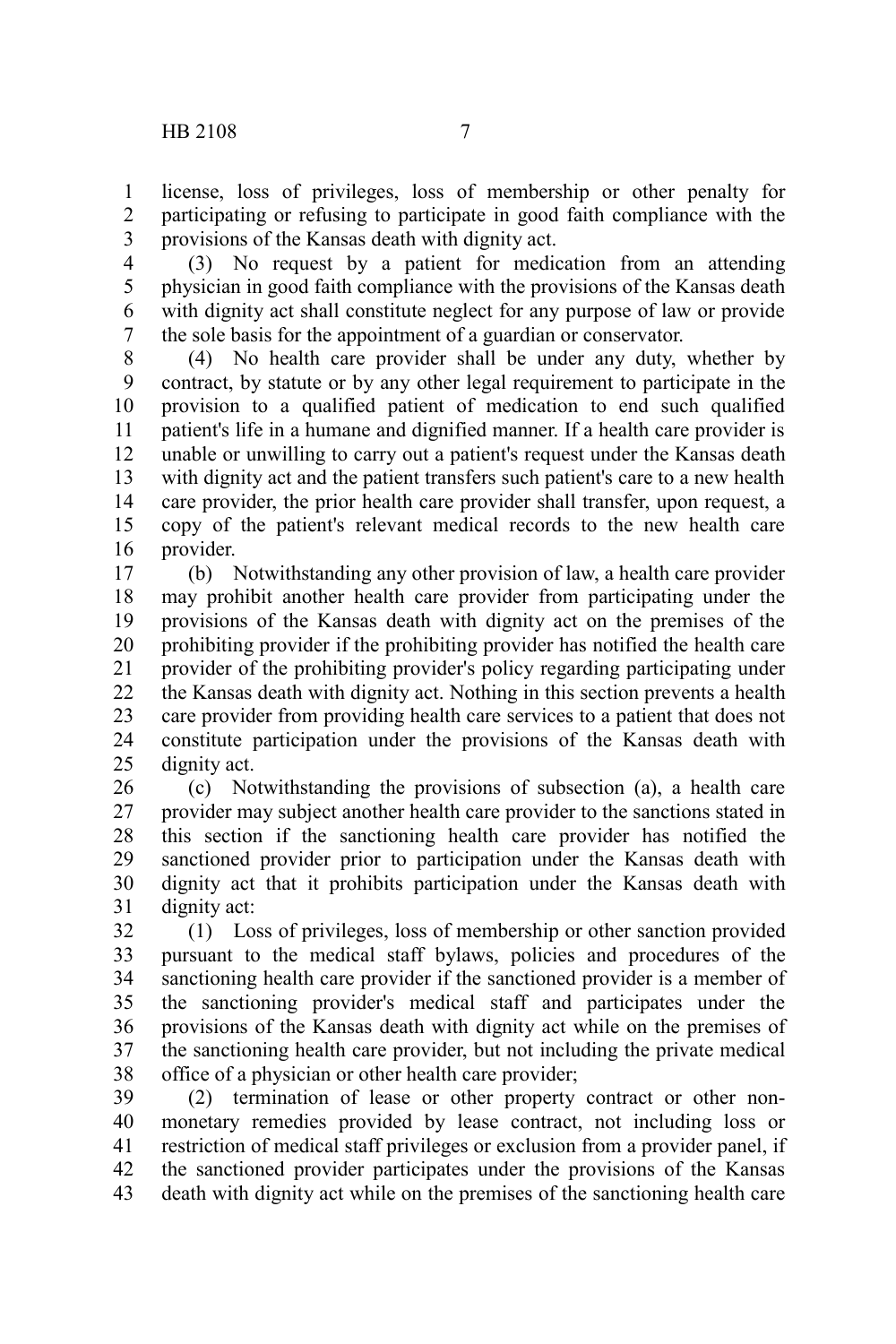provider or on property that is owned by or under the direct control of the sanctioning health care provider; or 1 2

(3) termination of contract or other non-monetary remedies provided by contract if the sanctioned provider participates under the provisions of the Kansas death with dignity act while acting in the course and scope of the sanctioned provider's capacity as an employee or independent contractor of the sanctioning health care provider. Nothing in this section shall be construed to prevent: 3 4 5 6 7 8

(A) A health care provider from participating under the provisions of the Kansas death with dignity act while acting outside the course and scope of the provider's capacity as an employee or independent contractor; or 9 10 11 12

(B) a patient from contracting with such patient's attending physician and consulting physician to act outside the course and scope of the provider's capacity as an employee or independent contractor of the sanctioning health care provider. 13 14 15 16

(d) A health care provider that imposes sanctions pursuant to subsection (b) must follow all due process and other procedures the sanctioning health care provider may have that are related to the imposition of sanctions on another health care provider. 17 18 19 20

21

(e) For purposes of this section:

(1) "Notify" means a separate statement in writing to the health care provider specifically informing the health care provider prior to the provider's participation under the Kansas death with dignity act of the sanctioning health care provider's policy about participation in activities covered by the Kansas death with dignity act.  $22$ 23 24 25 26

(2) "Participate under the provisions of the Kansas death with dignity act" means to perform the duties of an attending physician pursuant to section 5, and amendments thereto, and the counseling or consulting physician functions pursuant to section 6, and amendments thereto. "Participate under the provisions of the Kansas death with dignity act" does not include: 27 28 29 30 31 32

(A) Making an initial determination that a patient has a terminal disease and informing the patient of the medical prognosis; 33 34

(B) providing information about the Kansas death with dignity act to a patient upon the request of the patient; 35 36

(C) providing a patient, upon the request of the patient, with a referral to another physician; or 37 38

(D) a patient contracting with such patient's attending physician and consulting physician to act outside of the course and scope of the provider's capacity as an employee or independent contractor of the sanctioning health care provider. 39 40 41 42

(f) Any action taken by a health care provider pursuant to the Kansas 43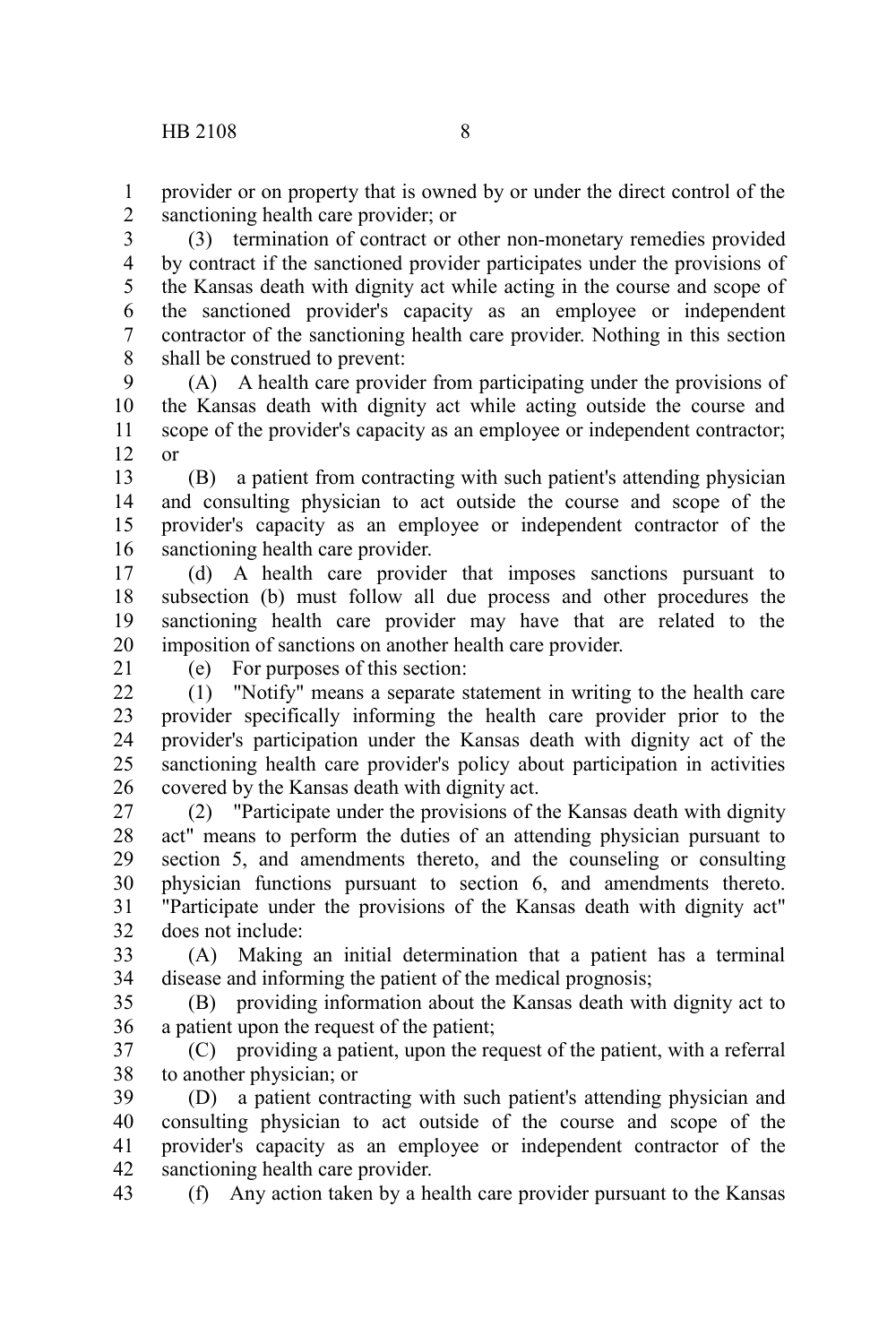death with dignity act shall not be the sole basis for a report of unprofessional conduct. No provision of the Kansas death with dignity act shall be construed to allow a lower standard of care for any patient seeking to end such patient's life pursuant to the Kansas death with dignity act. 1 2 3 4

Sec. 15. (a) Any person who, without authorization of the patient, knowingly alters or forges a request for medication or conceals or destroys a rescission of such request with the intent or effect of causing the patient's death shall be guilty of a severity level 7, person felony. 5 6 7 8

(b) A person who knowingly coerces or exerts undue influence on a patient to request medication for the purpose of ending the patient's life, or to destroy a rescission of such a request, shall be guilty of a severity level 7, person felony. 9 10 11 12

(c) Nothing in the Kansas death with dignity act limits further liability for civil damages resulting from other negligent conduct or intentional misconduct by any person. 13 14 15

(d) The penalties in the Kansas death with dignity act do not preclude criminal penalties applicable under other law for conduct which is inconsistent with the provisions of the Kansas death with dignity act. 16 17 18

Sec. 16. Any governmental entity that incurs costs resulting from a person terminating such person's life pursuant to the provisions of the Kansas death with dignity act in a public place shall have a claim against the estate of such person to recover such costs and reasonable attorney fees related to enforcing the claim. 19 20 21 22 23

Sec. 17. Any section of the Kansas death with dignity act being held invalid as to any person or circumstance shall not affect the application of any other section of the Kansas death with dignity act which can be given full effect without the invalid section or application. 24 25 26 27

Sec. 18. A request for medication as authorized by the Kansas death with dignity act shall be in substantially the following form: 28 29

REQUEST FOR MEDICATION TO END MY LIFE IN A HUMANE AND DIGNIFIED MANNER 30 31

 $I, \frac{I}{I}$  am an adult of sound mind.  $\overrightarrow{I}$  am suffering from , which my attending physician has determined is a terminal disease and which has been medically confirmed by a consulting physician. 32 33 34 35

I have been fully informed of my diagnosis, prognosis, the nature of medication to be prescribed and potential associated risks, the expected result, and the feasible alternatives, including comfort care, hospice care and pain control. 36 37 38 39

I request that my attending physician prescribe medication that will end my life in a humane and dignified manner. 40 41

INITIAL ONE: 42

I have informed my family of my decision and taken their 43